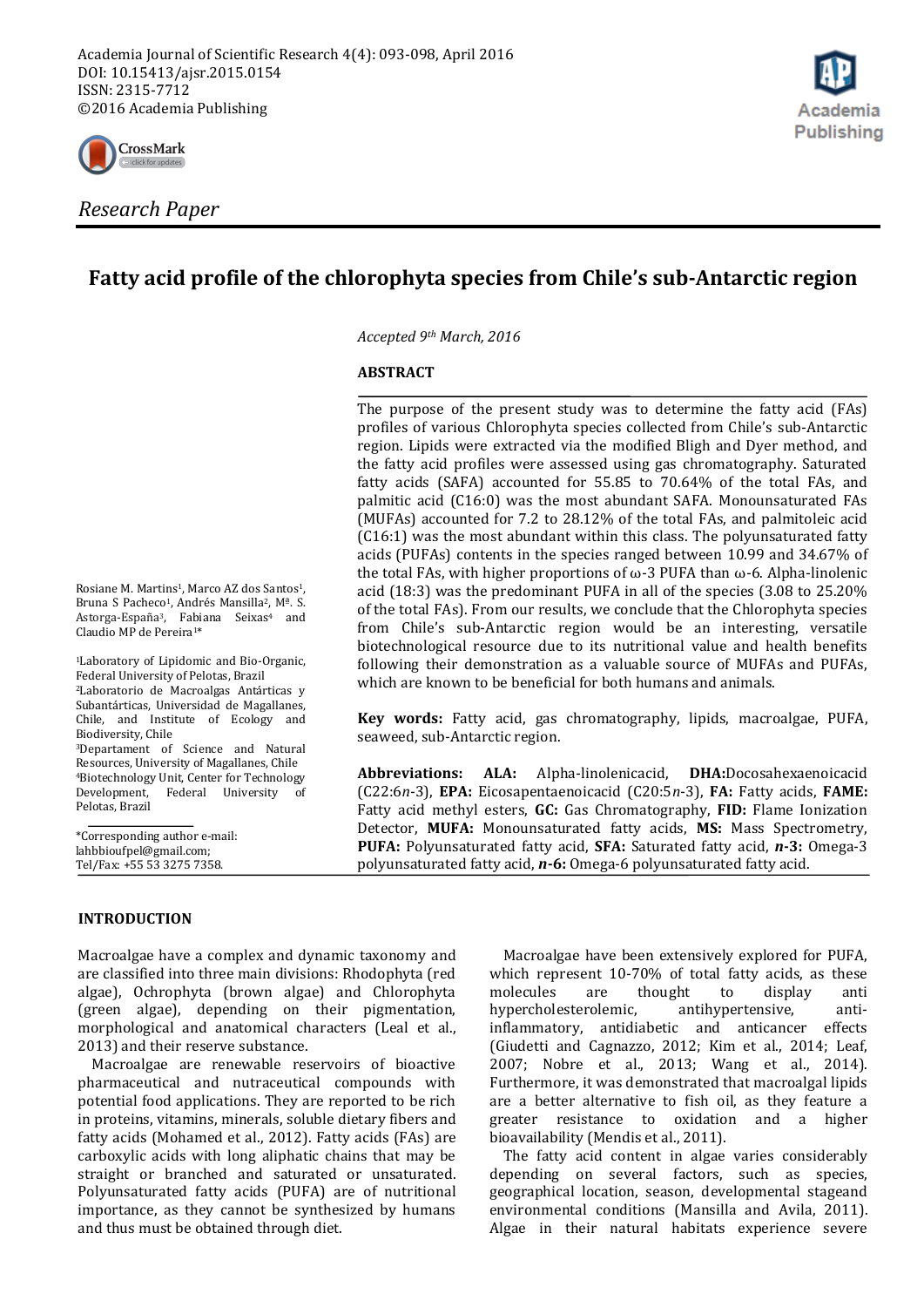**Table 1.** Collection information and the species used in the experiments.

| <b>Species</b>                         | <b>Collection Data</b>                               |  |
|----------------------------------------|------------------------------------------------------|--|
| Ulva sp                                | IslaAstrea (54º35'42,7" x 72º03'52,1")<br>29/01/2011 |  |
| <i>Ulva rigida</i> C. Agardh           | Caleta Hood (53º494x72º434)<br>20/04/2011            |  |
| Monostromahariotii Gain 1912           | Caleta Seal (53º462 x 72º476)<br>19/04/2011          |  |
| Ulva intestinalis Linnaeus             | Caleta Seal(53º462 x 72º476)<br>19/04/2011           |  |
| Ulva ramulosa (J. E. Smith) Carmichael | Caleta Seal(53º462 x 72º476)<br>19/04/2011           |  |
| Cladophora sp                          | Bahía Nash (53º42'36,6"x 72º21'13,2")<br>02/06/2011  |  |

variations in salinity, nutrients, temperature and light, and as a result of thriving in diverse and extreme environments, they produce bioactive compounds and fatty acids that are not generally present in terrestrial plants. Furthermore, the most commonly changing observation following adverse environmental conditions in algae is their ability to adjust to lipid production and to alter fatty acid unsaturation (Guschina and Harwood, 2006).

The Chile's sub-Antarctic region is characterized by strong seasonal light conditions and constant low temperatures. The region of Magallanes, located in the southwestern part of the South American continent (48°36' to 56°S; 66°25' to 75°40'W), is the world's largest representative sub-Antarctic environment, with a total of 391 species of macroalgae, of which 75 are Chlorophyta, 86 are Ochrophyta and 230 are Rhodophyta (Mansilla et al., 2012). Many of these species are commerciallyimportant for their alginates and carrageenans, and several species are currently being marketed for direct consumption by humans (Astorga-España and Mansilla, 2014; Mansilla et al., 2012).

Many studies have been performed worldwide to characterize algae species according to their chemical composition (Astorga-España and Mansilla, 2014; Gosch et al., 2012; Gressler et al., 2010;Kumari et al., 2010;Kumari et al. 2013). The detection, identification and precise quantification of lipid compounds are prerequisites for their potential utilization and exploration. Although considerable progress has been made in recent years, our current knowledge regarding the nutritional properties of macroalgae from Chile's sub-Antarctic region are not yet completely known, as studies concerning the chemical composition of sub-Antarctic macroalgae are lacking. Based on these considerations, the purpose of the present study was to use gas chromatography (GC) to determinethe fatty acid profiles of various Chlorophyta species collected from the region of Magallanes, in the southern-most part of Chile.

### **MATERIALS AND METHODS**

#### *Macroalgae samples*

Macroalgae specimens were collected manually during low tide at depths between 30 cm and 1.20 m from the intertidal and subtidal zone at various locations at the region of Magallanes. Information about the macroalgae collected and used in this study is provided in Table 1.

The samples were transported in coolers filled with ice to laboratory refrigerators. In the laboratory, the samples were washed with Milli-Q deionized water to remove epiphytes, salt, and foreign matter. The samples were dried at room temperature (20°C) for 5 days.

### **Lipid extraction and fatty acid methyl ester preparation**

The lipids of the lyophilized biomass were extracted via the modified Bligh and Dyer (1959) method. One gram of each macro algae was added to 30 ml chloroform/methanol (1:2, v/v) and 10 ml sodium sulfate (1.5 g/L) at 20°C under reflux. After 30 min, 10 ml chloroform and 10 ml sodium sulfate (1.5 g/L) were added. The seaweed extracts were centrifuged at 2500 rpm for 30 min, and the organic phase was separated. The solvent was removed from each extract under reduced pressure (Büchi Rotavapor) at 20 to 25°C.

The fatty acids extracted were converted to their respective methyl esters by esterification using 6 ml of a 2% (w/v) KOH methanolic solution during reflux for 8 min at 80°C while stirring. Seven milliliters of boron trifluoride methanol (Aldrich  $14\%$  BF<sub>3</sub> in methanol) and 5 ml of 20% (w/v) NaCl saturated water solution were added. The refluxed mixture was then transferred to a separatory funnel, and the reflux bottle was washed with 20 ml *n*-hexane. The hexane phase was dried with sodium sulphate, and the solvent was removed on a rotary evaporator (Büchi Rotavapor). The resultant mixture of methyl esters fatty acids (FAME) was diluted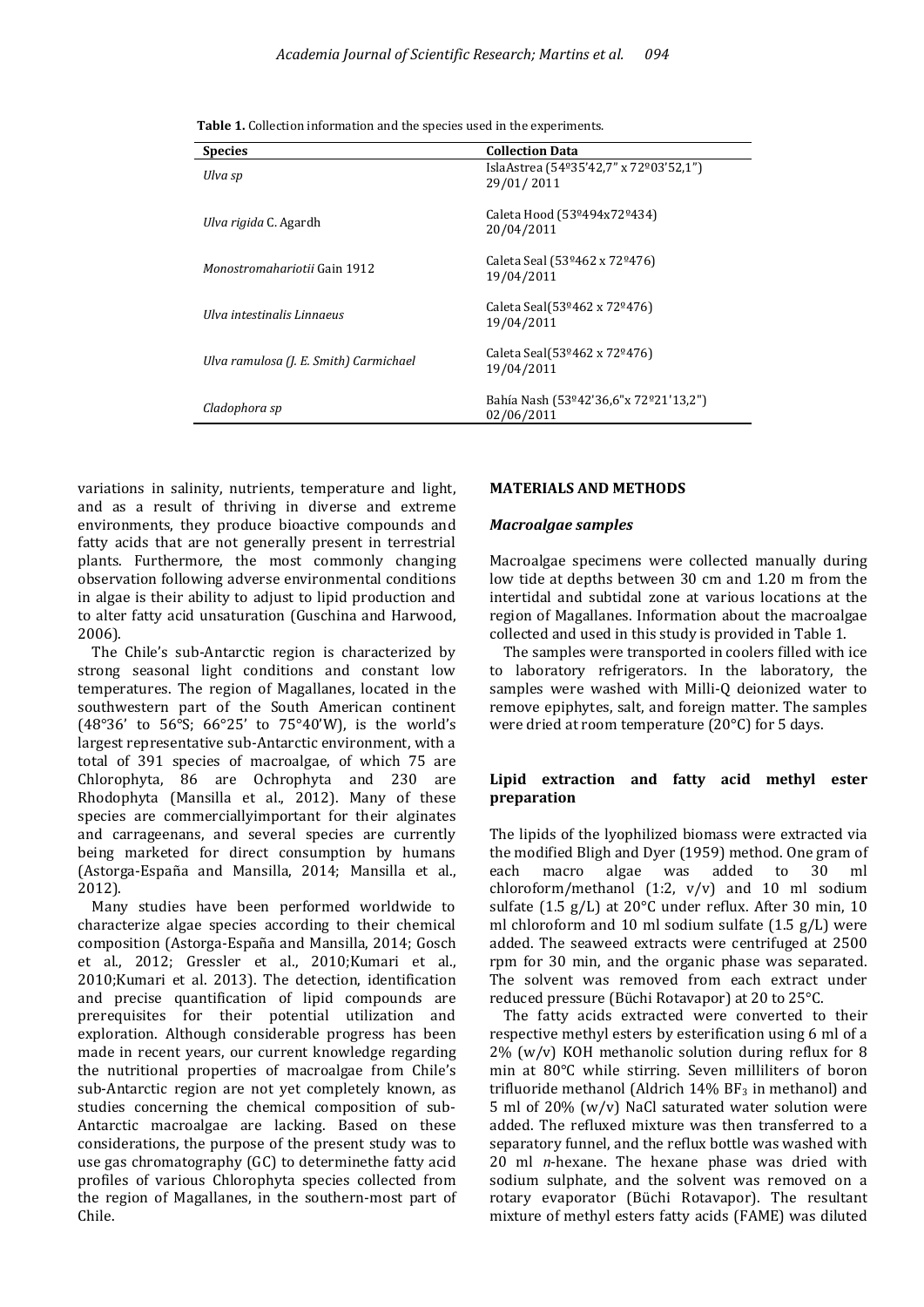|                          | <b>Ulva</b>                | <b>Ulva</b>      | <b>Monostromahar</b>      | <b>Ulva</b> intestinalis | <b>Ulva ramulosa</b> | <b>Cladophorasp</b> |
|--------------------------|----------------------------|------------------|---------------------------|--------------------------|----------------------|---------------------|
|                          | sp                         | rigida           | iotii                     |                          |                      |                     |
| C10:0                    | $\Box$                     | 0.49             | $\sim$                    | 0.62                     | 1.24                 | $\blacksquare$      |
| C12:0                    | $\overline{a}$             | 0.12             | 0.11                      | 1.64                     | 1.53                 | 0.20                |
| C13:0                    | $\blacksquare$             | 0.31             | 0.14                      | 0.64                     | 0.72                 | 0.44                |
| C14:0                    | 3.01                       | 2.30             | 1.99                      | 1.93                     | 3.76                 | 7.10                |
| C14:1                    | $\mathbb{Z}^{\mathbb{Z}}$  | $\blacksquare$   | $\sim$                    | $\blacksquare$           | $\sim$               | 0.16                |
| C15:0                    | 0.24                       | 1.75             | 2.01                      | 1.05                     | 3.04                 | 0.16                |
| C15:1                    | $\mathbf{L}^{\mathcal{A}}$ | $\omega$ .       | $\sim$                    | $\sim$                   | $\mathbf{r}$         | 0.23                |
| C16:0                    | 50.66                      | 44.80            | 38.25                     | 43.11                    | 46.52                | 44.56               |
| C16:1                    | 1.71                       | 7.39             | 18.87                     | 23.28                    | 6.75                 | 12.40               |
| C17:0                    | 0.11                       | 0.38             | 1.05                      | 0.64                     | 0.95                 | 0.53                |
| C17:1                    | 3.79                       | 2.31             | 0.73                      | 1.20                     | 1.28                 | 0.94                |
| C18:0                    | 1.01                       | 3.11             | 2.56                      | 6.92                     | 6.52                 | 1.85                |
| C18:1n9c                 | 1.17                       | 3.10             | 6.65                      | 2.05                     | 5.82                 | 5.02                |
| C18:2n6c                 | 4.96                       | 2.35             | 2.54                      | 2.13                     | 3.69                 | 4.93                |
| C18:2n6t                 | $\sim$                     | 0.43             | $\sim$                    |                          |                      |                     |
| C18:3n6                  | 0.52                       | 0.34             | 0.60                      | 0.59                     | 0.74                 | 0.64                |
| C18:3n3                  | 25.20                      | 7.90             | 4.90                      | 4.91                     | 3.08                 | 3.53                |
| C20:0                    | 0.58                       | 2.22             | 2.28                      | 1.17                     | 1.85                 | 1.04                |
| C20:1n9c                 | 0.31                       | 1.18             | 0.88                      | 0.76                     | 0.69                 | 1.57                |
| C20:2                    | 0.24                       | $\omega_{\rm c}$ | $\omega$ .                | 0.38                     | 0.65                 | 0.88                |
| C20:3n6                  | 0.45                       | 1.92             | 1.82                      | 0.67                     | 0.77                 | 0.70                |
| C21:0                    | $\omega_{\rm{eff}}$        | 0.93             | 0.85                      | 0.56                     | 0.51                 | $\sim$              |
| C20:4n6                  | 0.37                       | 0.96             | $\omega$ .                | 0.53                     | 1.18                 | 1.19                |
| C20:3n3                  | 0.24                       | $\omega$         | 1.53                      | 0.58                     | 0.68                 | 1.15                |
| C20:5n3                  | 2.68                       | 2.96             | 3.87                      | 0.84                     | 1.23                 | 2.73                |
| C22:0                    | 1.60                       | 3.23             | 3.99                      | 1.23                     | 2.43                 | 1.44                |
| C22:1n9c                 | 0.11                       | 1.78             | 1.77                      | 0.40                     | 0.60                 | 1.03                |
| C22:6n3                  | 0.25                       | 3.67             | $\mathbb{Z}^{\mathbb{Z}}$ | 0.74                     | 1.45                 | 1.73                |
| C24:0                    | 0.67                       | $\omega$         | 2.62                      | $1.01\,$                 | 1.57                 | 1.61                |
| C24:1n9                  | 0.11                       | 1.79             | $\omega_{\rm c}$          | 0.43                     | 0.74                 | 1.24                |
| $\Sigma\omega$ -3        | 28.37                      | 14.53            | 10.3                      | 7.07                     | 6.44                 | 9.14                |
| $\Sigma\omega$ -6        | 6.3                        | $6.0\,$          | 4.96                      | 3.92                     | 6.38                 | 7.46                |
| $\omega$ -6/ $\omega$ -3 | 0.22                       | 0.41             | 0.48                      | 0.55                     | 0.99                 | 0.82                |
| $\omega$ -3/ $\omega$ -6 | 4.50                       | 2.42             | 2.07                      | 1.80                     | 1.00                 | 1.22                |

**Table 2.** Fatty acid composition (% of total fatty acids) of Chlorophyta species from Chile's sub-Antarctic region.

with hexane and subjected to GC flame ionization detection (FID) analysis.

### **Quantitative analysis**

The quantitative GC analyses were performed according to the following conditions using a gas chromatograph GC/FID-2010 with an AOC-20i autosampler (Shimadzu Corporation, Kyoto, Japan) equipped with a fused-silica capillary column (Rtx-WAX, 30 m  $\times$  0.25 mm I.D.  $\times$  0.25 µm film thickness). Injections were performed at a 1:25 split ratio, and hydrogen was used as the carrier gas under constant flow mode at 1.2 ml/min. The injector was heated to 250°C in a flame ionization detector operated at 250°C. The initial programmed oven temperature was 100°C, which was increased by 7°C/min up to 200°C, increased by 5°C/min to 202.6°C, and held isothermally for 2 min at this temperature. It was then increased by 5°C/min to 222.9°C and held isothermally for 2 min and then increased by 5°C/min to 230°C and held isothermally for 10 min at 230°C. The internal standard solution containing non adecanoate methyl ester (C19:0  $\ge$  99.0%; Sigma-Aldrich, St. Louis,

# mg/ml by dissolving 20 mg methyl nonadecanoate in 10 ml *n*-hexane in a volumetric flask.

### **RESULTS**

Table 2 reports the fatty acid profiles of the Chlorophyta species that were studied. The determination of FAs in algae was performed by comparing the retention time of the standard FAME 37-Mix (Supelco, Bellefonte, Pennsylvania, USA) via the GC/FID analyses (Figure 1). A typical chromatogram of fatty acid compositions in *Ulva sp, Ulva rigida, Monostroma hariotii, Ulva intestinalis, Ulva ramulosa,*and *Cladophora sp* is given in Figure 2.

Missouri, USA) was prepared at a concentration of 2

Thirty fatty acids, included in the range C10:0-C24:1n9 and exceeding a minimum of 0.01% of the total FAs, were identified. Saturated fatty acids (SAFAs) accounted for 55.85% (*Monostromahariotii*) to 70.64% (*U. ramulosa)* of the total FAs. Palmitic acid (C16:0) was the most abundant SAFA, corresponding to 38.25 - 50.66% of the total FAs.

Monounsaturated fatty acids (MUFA) accounted for 7.2% (*Ulva sp)* to 28.12% (*U. intestinalis)* of the total FAs.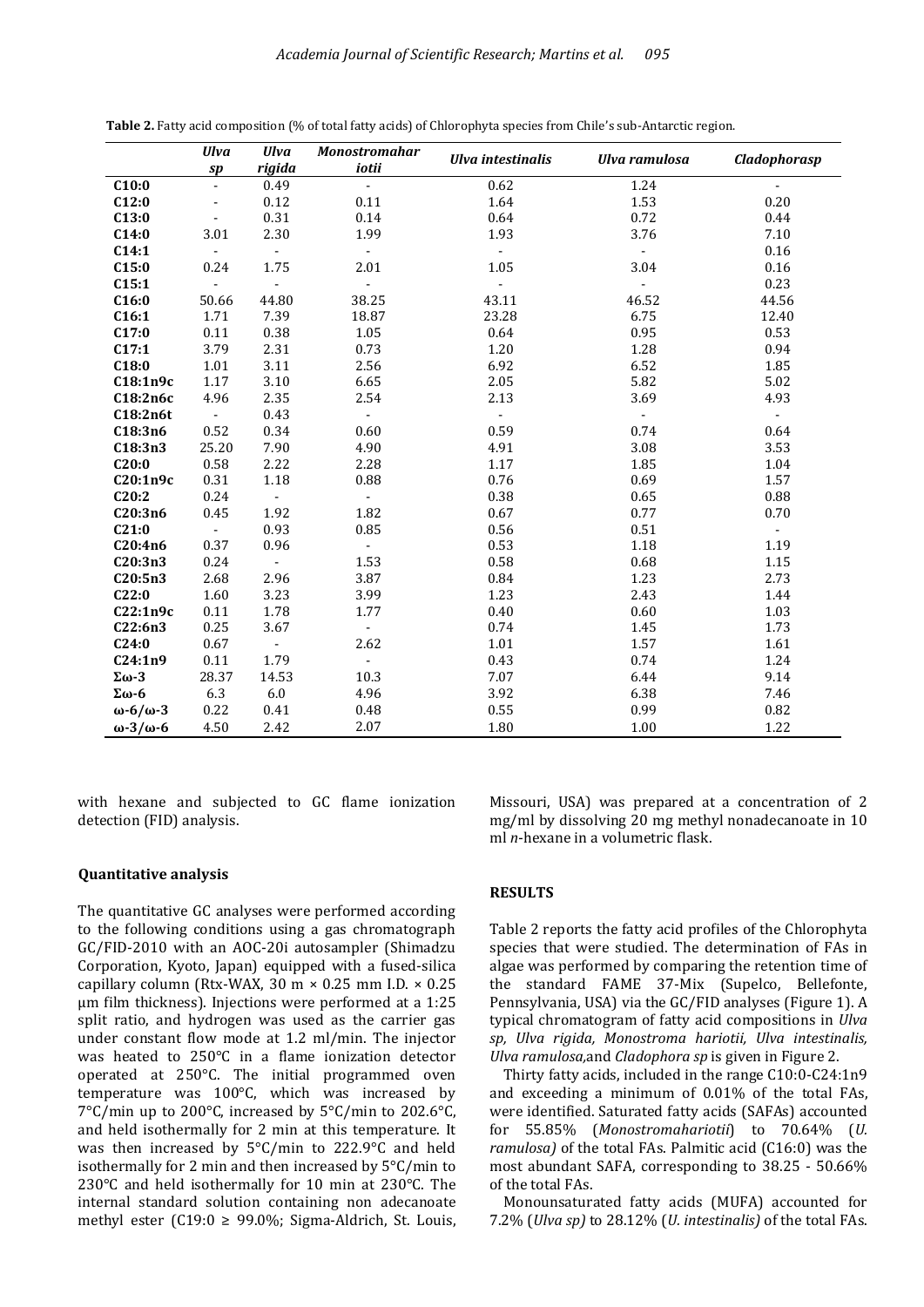

**Figure 1.** Chromatogram of fatty acids in standard FAME 37-Mix mixture (Supelco, Bellefonte, Pennsylvania, USA): 1 (4:0); 2 (6:0); 3 (8:0); 4 (10:0); 5 (11:0); 6 (12:0); 7 (13:0); 8 (14:0); 9 (14:1); 10 (15:0); 11 (15:1); 12 (16:0); 13 (16:1); 14 (17:0); 15 (17:1); 16 (18:0); 17 (18:1*n*9c); 18 (18:1*n*9t); 19 (18:2*n*-6c); 20 (18:2*n*-6t); 21 (18:3*n*-6); 22 (19:0) – internal standard; 23 (18:3*n*-3); 24 (20:0); 25 (20:1); 26 (20:2); 27 (20:3*n*-6); 28 (21:0); 29 (20:4*n*-6); 30 (20:3*n*-3); 31 (20:5*n*-3); 32 (22:0); 33 (22:1*n*-9); 34 (22:2); 35 (23:0); 36 (24:0); 37 (22:6*n*-3); 38 (24:1*n*-9).



**Figure 2.** Chromatogram of fatty acids in *Ulva sp*: 1 (14:0); 2 (15:0); 3 (16:0); 4 (16:1); 5 (17:0); 6 (17:1); 7 (18:0); 8 (18:1*n*9c); 9 (18:2*n*6c); 10 (18:3*n*6); PI (19:0) internal standard; 11 (18:3*n*3); 12 (20:0); 13 (20:1); 14 (20:2); 15 (20:3*n*6); 16 (20:4*n*6); 17 (20:3*n*3); 18 (20:5*n*3); 19 (22:0); 20 (22:1*n*9); 21 (24:0); 22 (22:6*n*3); 23 (24:1*n*9).

Palmitoleic acid (C16:1) was the most abundant within this class, ranging from 1.71 to 23.28%. Oleic acid (C18:1, n-9, ranging from 1.17 to 6.65%) was the second most abundant MUFA in the studied species, except in *Ulva sp*, in which ginkgolic acid (C17:1) was higher than C16:1 and C18:1.

The PUFA contents in the species ranged between 10.99% (*U.intestinalis)* and 34.67% (*Ulva sp)* of total FAs. The studied species contained higher proportions of  $\omega$ -3 PUFA than that of  $\omega$ -6. Alpha-linolenic acid (18:3, n-3, ALA) was the predominant PUFA in all of the species (3.08 to 25.20% of the total FAs). This study further revealed that all of the species exhibited the characteristic profile of C18 ˃ C20 PUFAs.

Ulvales members showed the highest levels of  $\omega$ -3 FAs among all of the studied species. The ω-3/ ω-6 ratio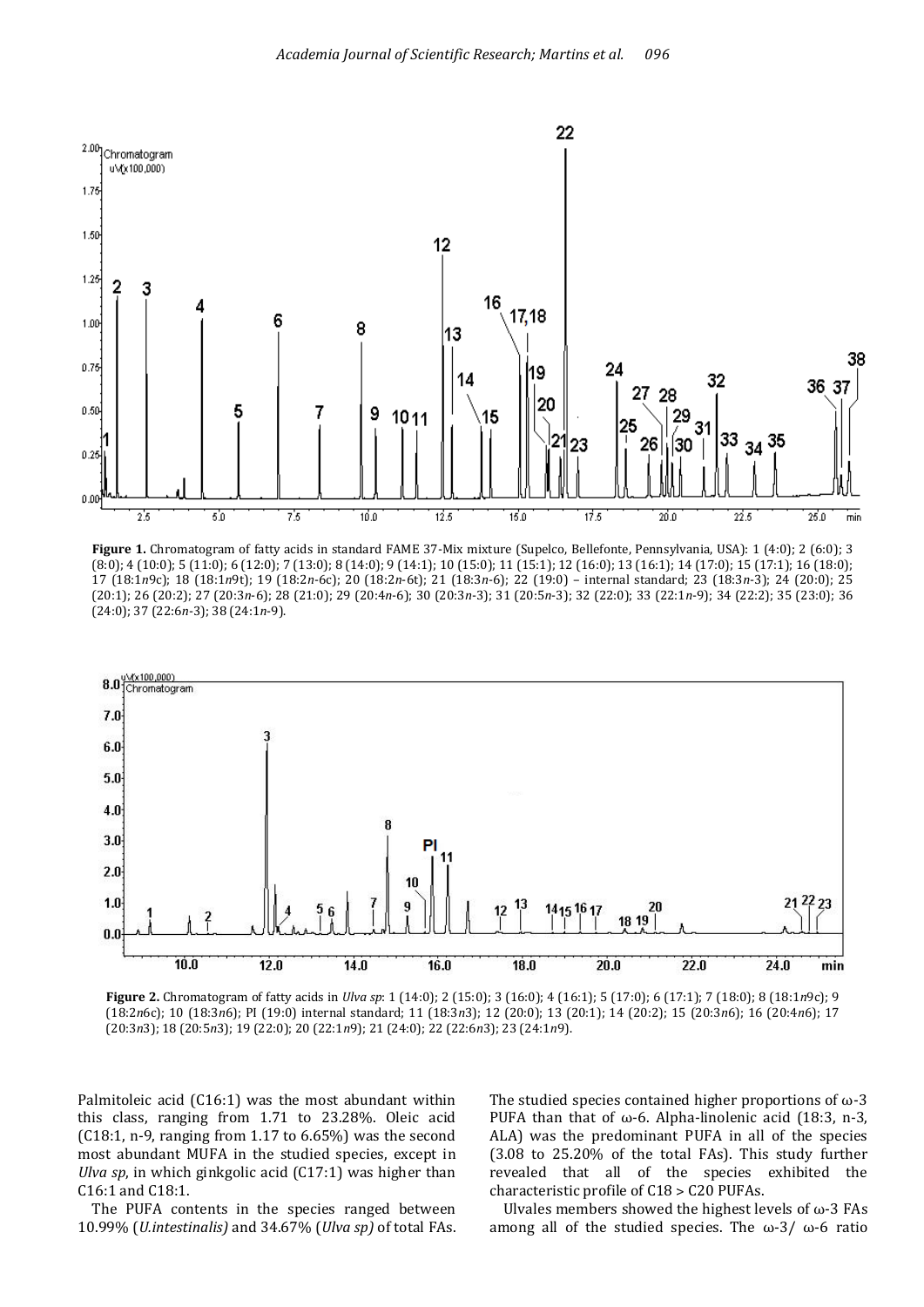varied from 1.00 to 4.50, and therefore, the ω-6 / ω-3 FA ratio was lower than 1 for all of the species.

# **DISCUSSION**

In the present work, the fatty acid profiles of Chlorophyta species from the Magellan region, Chile was analyzed. Palmitic acid was the most abundant SFA. However, the conversion of this FA into palmitoleic acid by the ∆9-desaturase enzyme (stearyl-CoA desaturase)results in the high levels of palmitic acid not being an aggravating factor for coronary problems.

Among MUFAs, palmitoleic acid and oleic acid were the predominant FA, which has been highlighted by other studies conducted on several green algae (Biandolino and Prato, 2006; Chakraborty and Santra, 2008; Kamenarska et al., 2004; Kumari et al., 2013; Matanjun et al., 2009; Pereira et al., 2012). Studies have suggested that palmitoleic acid helps increase insulin sensitivity, lowers inflammation and facilitates weight loss (Bernstein et al., 2014; Talbot et al., 2014; Yang et al., 2013).

Regarding PUFAs, the results revealed that all of the species exhibited the characteristic profile of  $C18 > C20$ PUFAs, as previously demonstrated for other Chlorophyta species (Kumari et al., 2010; Kumari et al., 2013; Stabili et al., 2014). C18PUFAs are important part of both human and fish nutrition, although they are not able to be synthesized by vertebrates. Therefore, their considerably high presence in macroalgae from the region of Magallanes suggests the use of these algal species in the human diet or in the production of nutraceuticals and fish oil replacements (Kumari et al., 2013; Ortiz et al., 2009; Pereira et al., 2012; Stabili et al., 2014).

Alpha-linolenic acid was the dominant PUFA, similarly to other green macroalgae (Gosch et al., 2012; Stabili et al., 2014). ALA has been reported to have cardiovascular-protective, anti-cancer, neuro-protective, anti-osteoporotic, anti-inflammatory, and antioxidative effects (Deshpande et al., 2013; Kim et al., 2014, Zhao et al., 2004). Moreover, ALA is the precursor of the important longer ω-3 PUFAs: eicosapentaenoic acid (EPA), docosapentaenoic acid (DPA), and docosahexaenoic acid (DHA) (Brenna et al., 2009; Kim et al., 2014). The conversion of ALA to EPA involves sequential ∆6-desaturation, chain elongation and ∆5 desaturation. EPA is, in turn, converted to DPA. DHA is synthesized from DPA via further chain elongation, ∆6 desaturation and limited peroxisomal β-oxidation (Blanchard et al., 2013; Kim et al., 2014). EPA and DHA have vital roles in brain development, cardiovascular health and inflammatory responses (Das, 2006; Kim et al., 2014; Leaf, 2007; Wang et al., 2006). EPA and DHA can be obtained from the diet, and furthermore, as this FA is biosynthesized from ALA, the consumption of this essential precursor could be a complementary method to ensure sufficient n-3 PUFA bioavailability.

It is well known that very high ω-6 / ω-3 ratios can contribute to the development of several illnesses,

particularly cardiovascular and various tumor diseases (Simopoulos, 2008). A ratio of  $\omega$ -6 /  $\omega$ -3 < 5:1 is recommended by the World Health Organization (WHO). In this study, the ω-6 / ω-3 ratio of FAs was lower than 1 for all of the studied species. Thus, Chlorophyta species from Chile's sub-Antarctic region could be considered both a good source of ω-3 and a possible tool for reducing the ω-6 / ω-3 ratio in the human diet. Moreover, it was demonstrated that lipid extracts from seaweeds can ameliorate health conditions of animals used in aquaculture (Cruz-Suarez et al., 2008), and therefore, the studied species could be employed as an enrichment in newly formulated feeds to be used in aquaculture.

The fatty acid profiles varied among seaweeds, and members of the same genus exhibited similar FA patterns but differed in their individual FA contents. In general, variations in the fatty acid contents may be attributed to both environmental factors (location, water temperature, light, concentrations of nitrogen and other compounds in water) and differences among species (Astorga-España and Mansilla, 2014). Our results may have been different if the species had been collected during other seasons, at other geographical location or at different developmental stages. Kumari et al. (2013) found stearidonic acid (C18:4, n-3; STA) in *Ulva* spp. varying from 3.6 to 20% of TFAs, although we did not identify this FA in our experiments.

# **Conclusion**

From our results, we can conclude that Chlorophyta species from Chile's sub-Antarctic region can be considered an interesting, versatile biotechnological resource due to their nutritional value and health benefits. These species have been demonstrated as a valuable source of MUFAs and PUFAs, which are known to be beneficial for both humans and animals. Variations in the chemical composition of sub-Antarctic macroalgaecan be attributed to environmental, biological, and physiological differences among the species. More studies on fatty acids and other algal compounds are necessary topromote the sustainable exploitation of marine algae for the production of valueadded seaweed products.

# **ACKNOWLEDGEMENTS**

The authors acknowledge the Brazilian research funding agencies FAPERGS, CAPES and CNPq.

# **REFERENCES**

- Astorga-España MS, Mansilla A (2014). Sub-Antarctic macroalgae: opportunities for gastronomic tourism and local fisheries in the Region of Magallanes and Chilean Antarctic Territory. J. Appl. Phycol. 26(2): 973-978.
- Bernstein AM, Roizen MF, Martinez L (2014). Purified Palmitoleic Acid for the Reduction of High Sensitivity C-Reactive Protein and Serum